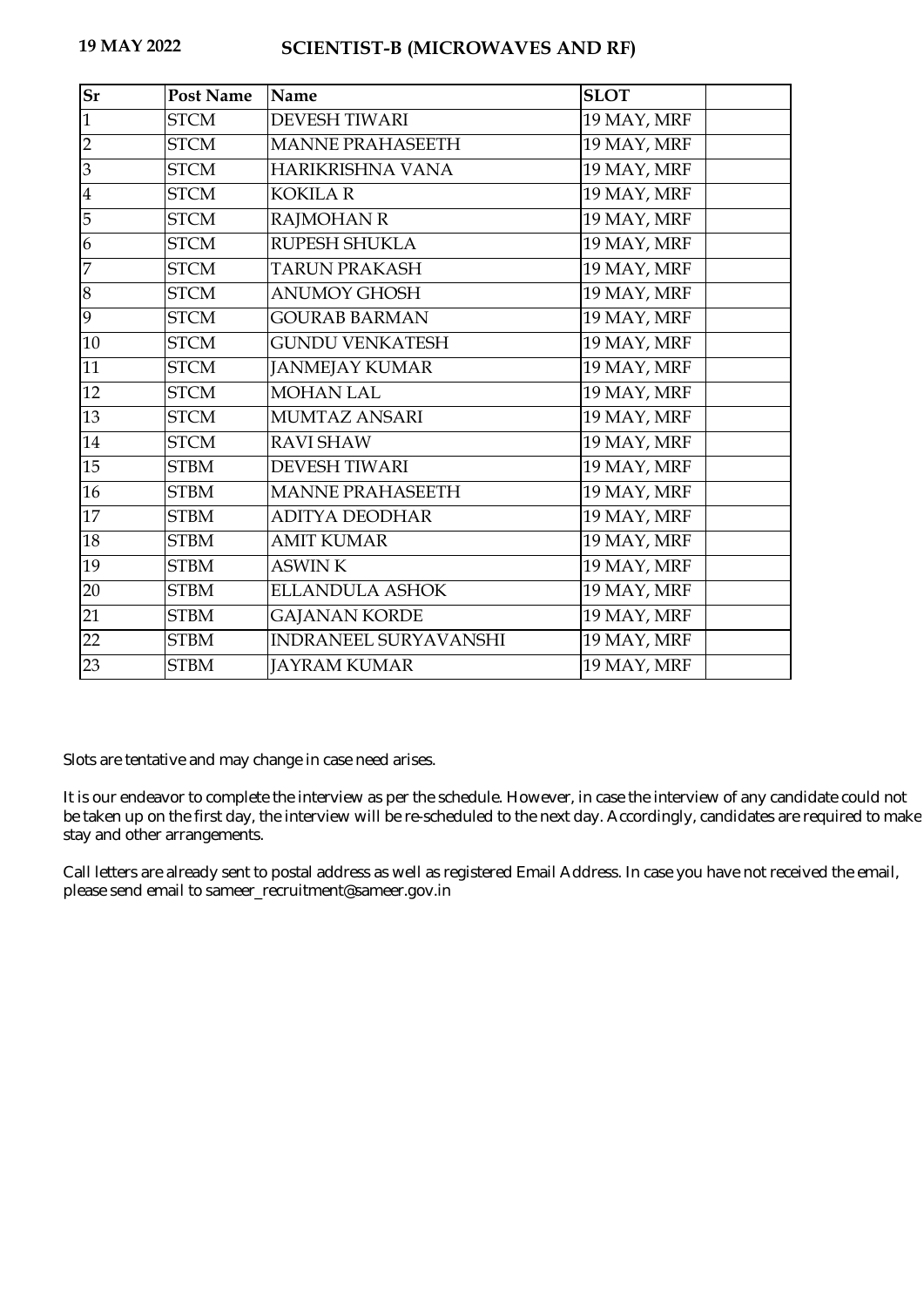| Sr             | <b>Post Name</b> | Name                         | <b>SLOT</b> |
|----------------|------------------|------------------------------|-------------|
| $\mathbf{1}$   | <b>STBE</b>      | <b>ADITYA DEODHAR</b>        | 19 MAY, EL  |
| $\overline{2}$ | <b>STBE</b>      | <b>AMIT KUMAR</b>            | 19 MAY, EL  |
| 3              | <b>STBE</b>      | <b>ASWINK</b>                | 19 MAY, EL  |
| $\bf 4$        | <b>STBE</b>      | <b>ELLANDULA ASHOK</b>       | 19 MAY, EL  |
| $\overline{5}$ | <b>STBE</b>      | <b>GAJANAN KORDE</b>         | 19 MAY, EL  |
| 6              | <b>STBE</b>      | <b>INDRANEEL SURYAVANSHI</b> | 19 MAY, EL  |
| $\overline{7}$ | <b>STBE</b>      | <b>JAYRAM KUMAR</b>          | 19 MAY, EL  |
| 8              | <b>STBE</b>      | <b>RATHIKA G</b>             | 19 MAY, EL  |
| 9              | <b>STBE</b>      | <b>SHIVA VENUM</b>           | 19 MAY, EL  |
| $10\,$         | <b>STBE</b>      | SINDHUSHA BADAVATH           | 19 MAY, EL  |
| 11             | <b>STBE</b>      | <b>SREEMOHAN PV</b>          | 19 MAY, EL  |
| 12             | <b>STBE</b>      | VENKATA NENDRAMBAKAM         | 19 MAY, EL  |
| 13             | <b>STBE</b>      | HARIKRISHNA VANA             | 19 MAY, EL  |
| 14             | <b>STBE</b>      | <b>KOKILA R</b>              | 19 MAY, EL  |
| 15             | <b>STBE</b>      | <b>RAJMOHAN R</b>            | 19 MAY, EL  |
| 16             | <b>STBE</b>      | RUPESH SHUKLA                | 19 MAY, EL  |
| 17             | <b>STBE</b>      | <b>TARUN PRAKASH</b>         | 19 MAY, EL  |
| 18             | <b>STBE</b>      | <b>ALOK KUMAR</b>            | 19 MAY, EL  |
| 19             | <b>STBE</b>      | <b>INDRANATH VOLLA</b>       | 19 MAY, EL  |
| 20             | <b>STBE</b>      | <b>KUMAR ASHOK</b>           | 19 MAY, EL  |
| 21             | <b>STBE</b>      | NAYAN SINGH                  | 19 MAY, EL  |
|                |                  |                              |             |
|                |                  |                              |             |
|                |                  |                              |             |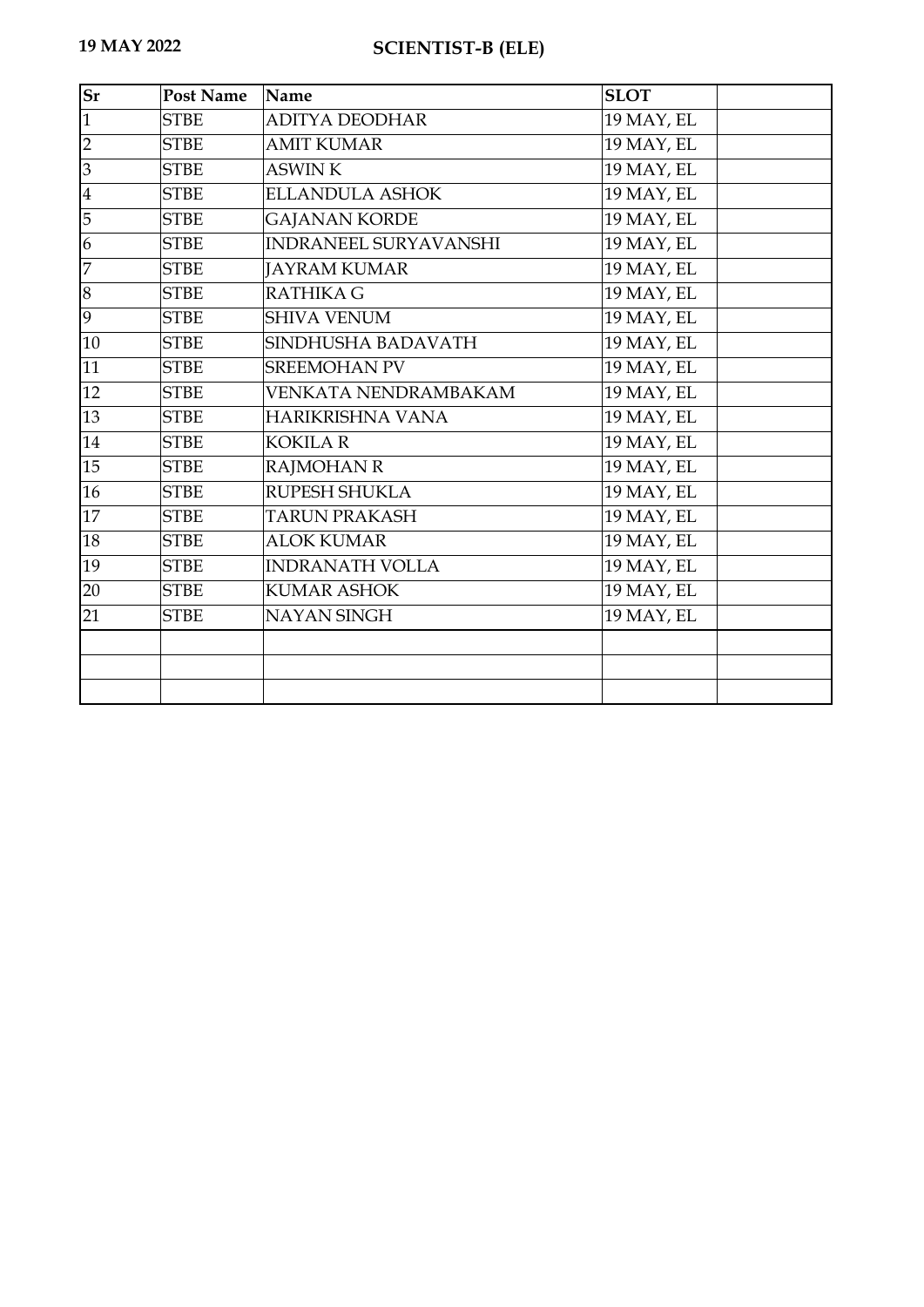## **20 MAY 2022 SCIENTIST-B (MICROWAVES AND RF)**

| <b>Sr</b>      | <b>Post Name</b> | Name                  | <b>SLOT</b> |
|----------------|------------------|-----------------------|-------------|
| $\mathbf{1}$   | <b>STBM</b>      | KARUN CHILUKOTI       | 20 MAY, MRF |
| $\overline{2}$ | <b>STBM</b>      | KOTIREDDY DANDURI     | 20 MAY, MRF |
| 3              | <b>STBM</b>      | <b>MANEESH GUPTA</b>  | 20 MAY, MRF |
| $\overline{4}$ | <b>STBM</b>      | <b>MANIK HALDER</b>   | 20 MAY, MRF |
| 5              | <b>STBM</b>      | <b>MANIKANT SINHA</b> | 20 MAY, MRF |
| 6              | <b>STBM</b>      | NISHANT PRAKASH       | 20 MAY, MRF |
| $\overline{7}$ | <b>STBM</b>      | PURANDAR ALLAM        | 20 MAY, MRF |
| 8              | <b>STBM</b>      | RAHUL ROYCHOWDHURY    | 20 MAY, MRF |
| 9              | <b>STBM</b>      | <b>RAM SINGH</b>      | 20 MAY, MRF |
| 10             | <b>STBM</b>      | <b>RANJIT PANDA</b>   | 20 MAY, MRF |
| 11             | <b>STBM</b>      | <b>SATYEN DAS</b>     | 20 MAY, MRF |
| 12             | <b>STBM</b>      | SOURABH KONDEKAR      | 20 MAY, MRF |
| 13             | <b>STBM</b>      | SUBHASH CHAUDHARY     | 20 MAY, MRF |
| 14             | <b>STBM</b>      | <b>SUBHRADIP DE</b>   | 20 MAY, MRF |
| 15             | <b>STBM</b>      | <b>VIKALP SINGH</b>   | 20 MAY, MRF |
| 16             | <b>STBM</b>      | <b>VINIT VIVEK</b>    | 20 MAY, MRF |
| 17             | <b>STBM</b>      | RAJESH KUMAR          | 20 MAY, MRF |
| 18             | <b>STBM</b>      | RAJESH SAHOO          | 20 MAY, MRF |
| 19             | <b>STBM</b>      | <b>RAVI AGRAHARI</b>  | 20 MAY, MRF |
| 20             | <b>STBM</b>      | <b>SATRAJIT HENSH</b> | 20 MAY, MRF |
| 21             | <b>STBM</b>      | <b>ABHISHEK DEO</b>   | 20 MAY, MRF |
| 22             | <b>STBM</b>      | ABOOBACKKAR SIDHIQUE  | 20 MAY, MRF |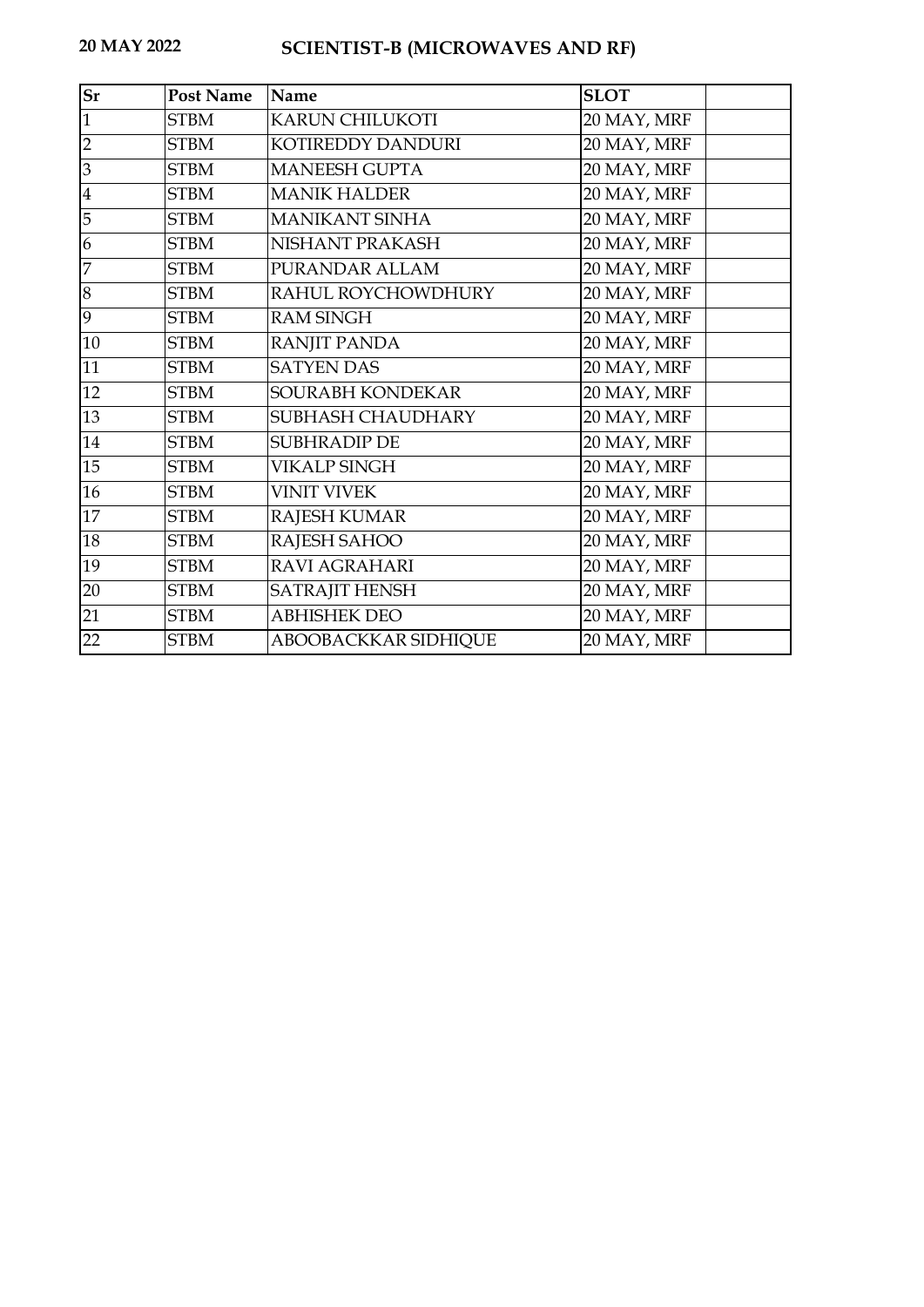| <b>Sr</b>      | <b>Post Name</b> | Name                          | <b>SLOT</b> |
|----------------|------------------|-------------------------------|-------------|
| $\mathbf{1}$   | <b>STBE</b>      | <b>VINIT VIVEK</b>            | 20 MAY, EL  |
| $\overline{2}$ | <b>STBE</b>      | <b>VIKALP SINGH</b>           | 20 MAY, EL  |
| 3              | <b>STBE</b>      | <b>SUBHRADIP DE</b>           | 20 MAY, EL  |
| $\bf 4$        | <b>STBE</b>      | SUBHASH CHAUDHARY             | 20 MAY, EL  |
| 5              | <b>STBE</b>      | SOURABH KONDEKAR              | 20 MAY, EL  |
| 6              | <b>STBE</b>      | <b>SATYEN DAS</b>             | 20 MAY, EL  |
| $\overline{7}$ | <b>STBE</b>      | <b>RANJIT PANDA</b>           | 20 MAY, EL  |
| 8              | <b>STBE</b>      | <b>RAM SINGH</b>              | 20 MAY, EL  |
| 9              | <b>STBE</b>      | RAHUL ROYCHOWDHURY            | 20 MAY, EL  |
| $10\,$         | <b>STBE</b>      | PURANDAR ALLAM                | 20 MAY, EL  |
| 11             | <b>STBE</b>      | NISHANT PRAKASH               | 20 MAY, EL  |
| 12             | <b>STBE</b>      | <b>MANIKANT SINHA</b>         | 20 MAY, EL  |
| 13             | <b>STBE</b>      | <b>MANIK HALDER</b>           | 20 MAY, EL  |
| 14             | <b>STBE</b>      | <b>MANEESH GUPTA</b>          | 20 MAY, EL  |
| 15             | <b>STBE</b>      | KOTIREDDY DANDURI             | 20 MAY, EL  |
| 16             | <b>STBE</b>      | <b>KARUN CHILUKOTI</b>        | 20 MAY, EL  |
| 17             | <b>STBE</b>      | <b>MANNE PRAHASEETH</b>       | 20 MAY, EL  |
| 18             | <b>STBE</b>      | <b>DEVESH TIWARI</b>          | 20 MAY, EL  |
| 19             | <b>STBE</b>      | <b>CNAIK</b>                  | 20 MAY, EL  |
| 20             | <b>STBE</b>      | <b>DINAKAR CHINTASANTHOSH</b> | 20 MAY, EL  |
| 21             | <b>STBE</b>      | <b>KAMTA YADAV</b>            | 20 MAY, EL  |
| 22             | <b>STBE</b>      | <b>MAYUR GUNJAL</b>           | 20 MAY, EL  |
|                |                  |                               |             |
|                |                  |                               |             |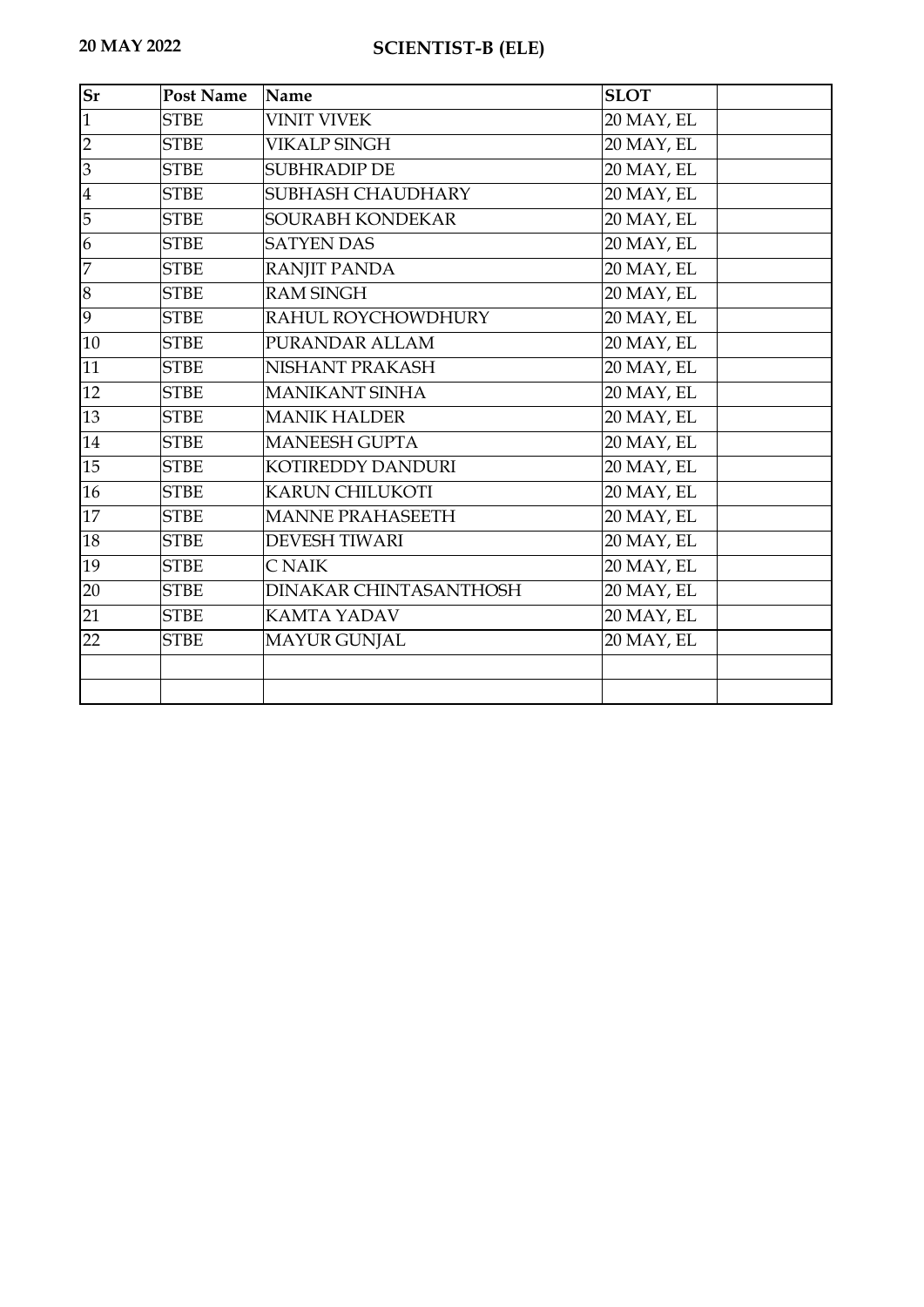| Sr             | <b>Post Name</b> | Name                         | <b>SLOT</b> |
|----------------|------------------|------------------------------|-------------|
| $\mathbf{1}$   | <b>STBM</b>      | LAKHPAT PUROHIT              | 21 MAY, MRF |
| $\overline{2}$ | <b>STBE</b>      | AJINKYA JAGTAP               | 21 MAY, EL  |
| 3              | <b>STBE</b>      | <b>AKASH BHOJ</b>            | 21 MAY, EL  |
| $\overline{4}$ | <b>STBE</b>      | <b>AMIT JAISWAL</b>          | 21 MAY, EL  |
| 5              | <b>STBE</b>      | <b>ARPIT VISHNOI</b>         | 21 MAY, EL  |
| 6              | <b>STBE</b>      | <b>BHASKARREDDY KATASANI</b> | 21 MAY, EL  |
| 7              | <b>STBE</b>      | <b>KRITI PATHAK</b>          | 21 MAY, EL  |
| 8              | <b>STBE</b>      | <b>KUNAL CHACHANE</b>        | 21 MAY, EL  |
| 9              | <b>STBE</b>      | <b>MAHENDRA KUMAR</b>        | 21 MAY, EL  |
| 10             | <b>STBE</b>      | NISHANT SHARMA               | 21 MAY, EL  |
| 11             | <b>STBE</b>      | PRIYA MEENA                  | 21 MAY, EL  |
| 12             | <b>STBE</b>      | PRIYATAM KUMAR               | 21 MAY, EL  |
| 13             | <b>STBE</b>      | <b>RAHUL TIWARI</b>          | 21 MAY, EL  |
| 14             | <b>STBE</b>      | <b>RAKESH KUMAR</b>          | 21 MAY, EL  |
| 15             | <b>STBE</b>      | <b>RAVINSON PANKAJ</b>       | 21 MAY, EL  |
| 16             | <b>STBE</b>      | <b>RUSHIKESH TAMBE</b>       | 21 MAY, EL  |
| 17             | <b>STBE</b>      | <b>SHANU KUMAR</b>           | 21 MAY, EL  |
| 18             | <b>STBE</b>      | SHRIKANT KHOBRAGADE          | 21 MAY, EL  |
| 19             | <b>STBE</b>      | <b>SURAJ KUMAR</b>           | 21 MAY, EL  |
| 20             | <b>STBE</b>      | <b>SWATI SINHA</b>           | 21 MAY, EL  |
| 21             | <b>STBE</b>      | <b>TANMAY SONAWANE</b>       | 21 MAY, EL  |
| 22             | <b>STBE</b>      | <b>TAPAN TARUN</b>           | 21 MAY, EL  |